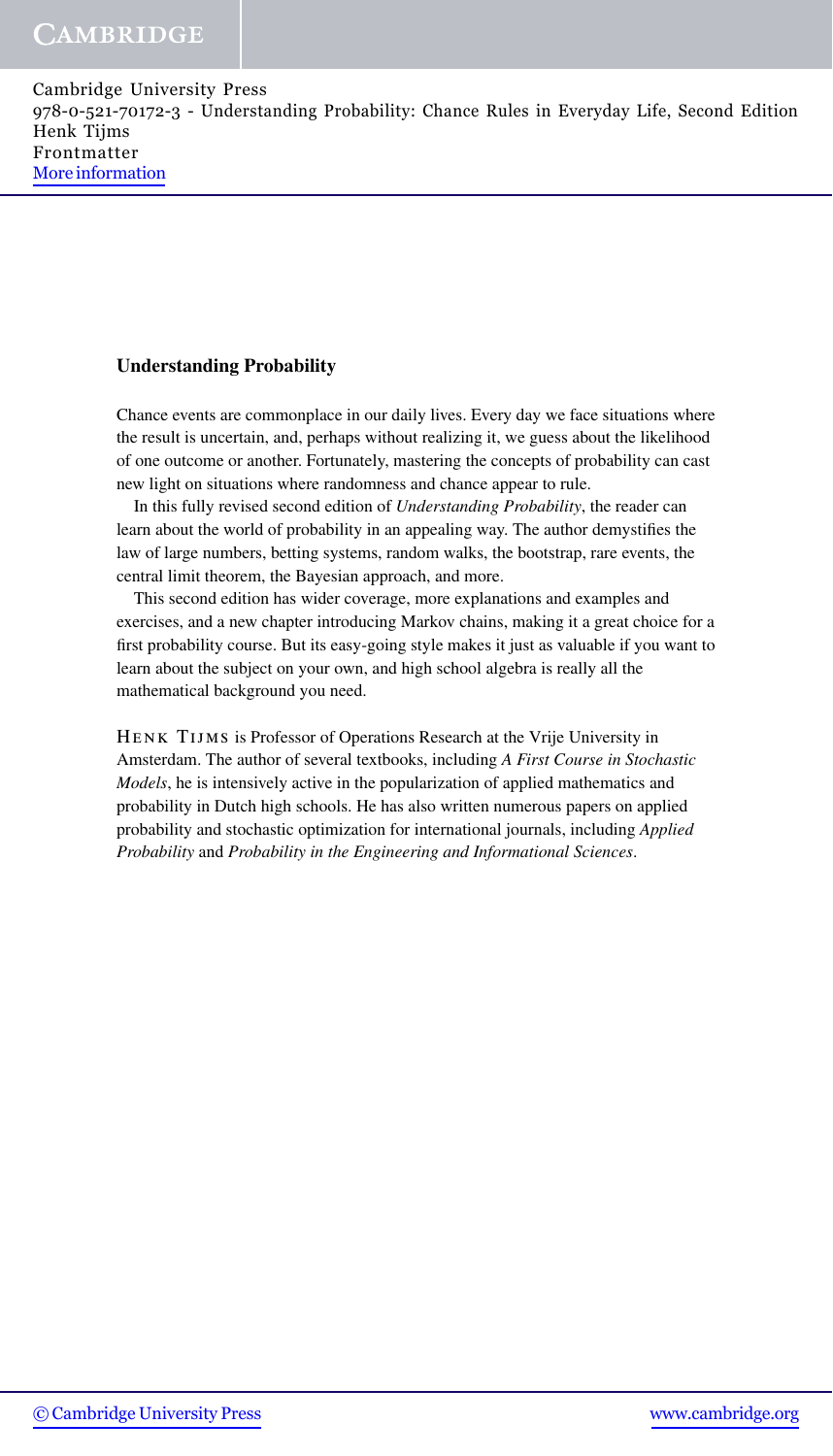# Understanding Probability Chance Rules in Everyday Life

Second Edition

HENK TIJMS *Vrije University*

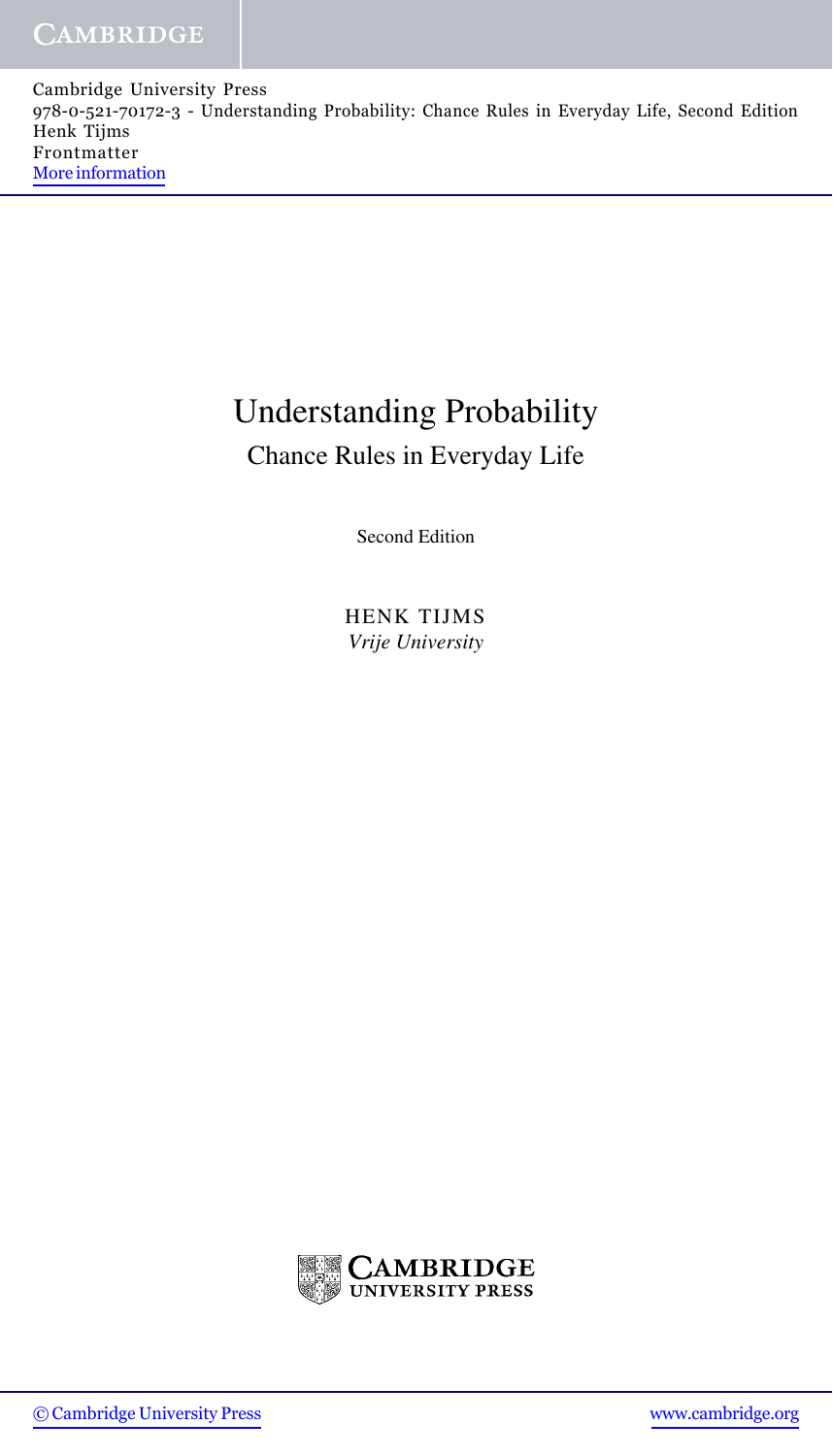> cambridge university press Cambridge, New York, Melbourne, Madrid, Cape Town, Singapore, São Paulo

> > Cambridge University Press The Edinburgh Building, Cambridge CB2 8RU, UK

Published in the United States of America by Cambridge University Press, New York

www.cambridge.org Information on this title: www.cambridge.org/9780521701723

<sup>C</sup> H. Tijms 2007

This publication is in copyright. Subject to statutory exception and to the provisions of relevant collective licensing agreements, no reproduction of any part may take place without the written permission of Cambridge University Press.

First published 2007

Printed in the United Kingdom at the University Press, Cambridge

*A catalog record for this publication is available from the British Library*

ISBN 978-0-521-70172-3 paperback

Cambridge University Press has no responsibility for the persistence or accuracy of URLs for external or third-party internet websites referred to in this publication, and does not guarantee that any content on such websites is, or will remain, accurate or appropriate.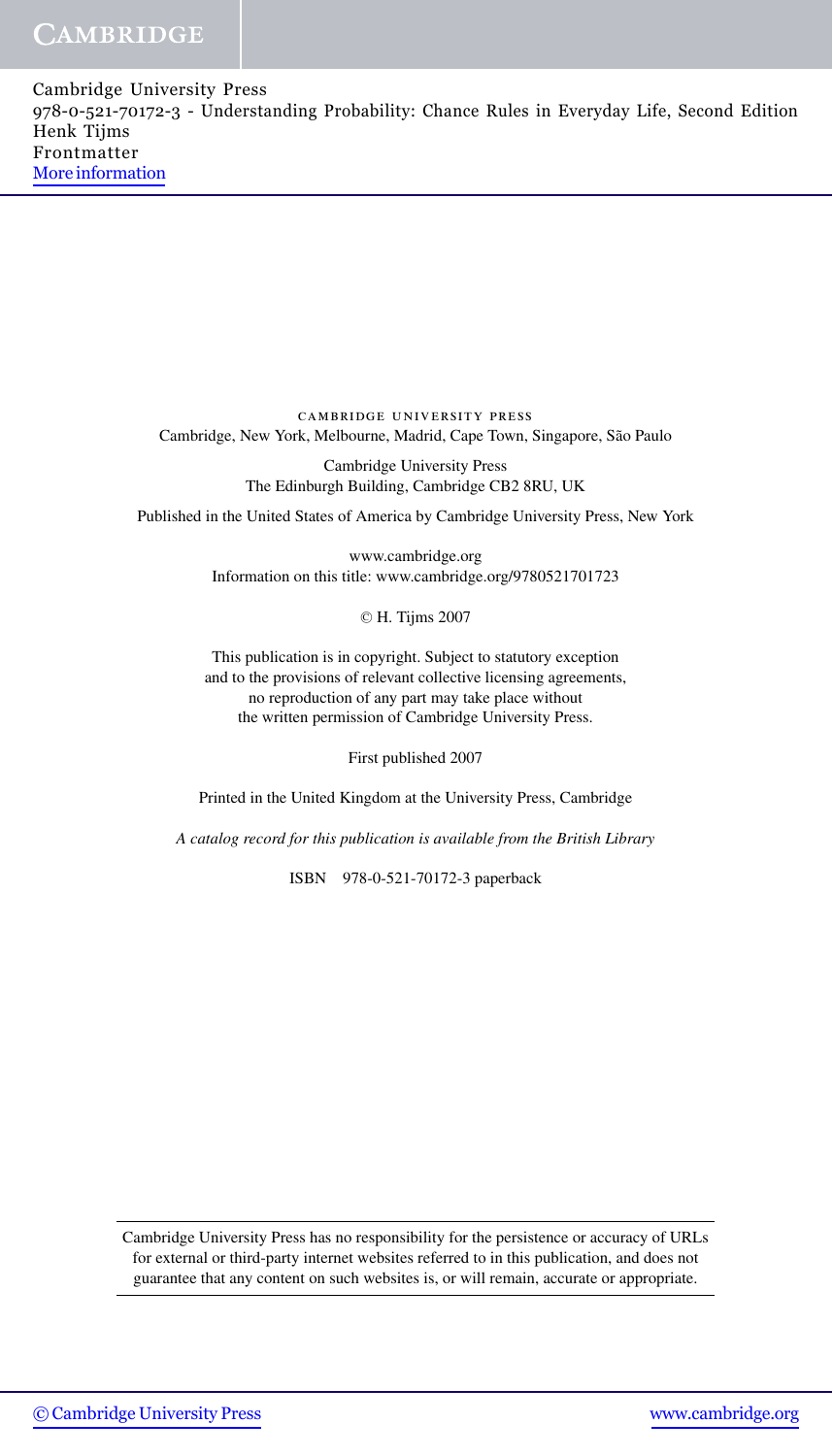## **Contents**

|              | Preface                                     | <i>page</i> ix |
|--------------|---------------------------------------------|----------------|
|              | <b>Introduction</b>                         | 1              |
|              | PART ONE: PROBABILITY IN ACTION             | 9              |
| 1            | <b>Probability questions</b>                | 11             |
| $\mathbf{2}$ | The law of large numbers and simulation     | 17             |
| 2.1          | The law of large numbers for probabilities  | 18             |
| 2.2          | Basic probability concepts                  | 27             |
| 2.3          | Expected value and the law of large numbers | 32             |
| 2.4          | The drunkard's walk                         | 37             |
| 2.5          | The St. Petersburg paradox                  | 39             |
| 2.6          | Roulette and the law of large numbers       | 41             |
| 2.7          | The Kelly betting system                    | 44             |
| 2.8          | Random-number generator                     | 50             |
| 2.9          | Simulating from probability distributions   | 55             |
| 2.10         | Problems                                    | 64             |
| 3            | Probabilities in everyday life              | 73             |
| 3.1          | The birthday problem                        | 74             |
| 3.2          | The coupon collector's problem              | 79             |
| 3.3          | Craps                                       | 82             |
| 3.4          | Gambling systems for roulette               | 86             |
| 3.5          | The 1970 draft lottery                      | 89             |
| 3.6          | Bootstrap method                            | 93             |
| 3.7          | Problems                                    | 95             |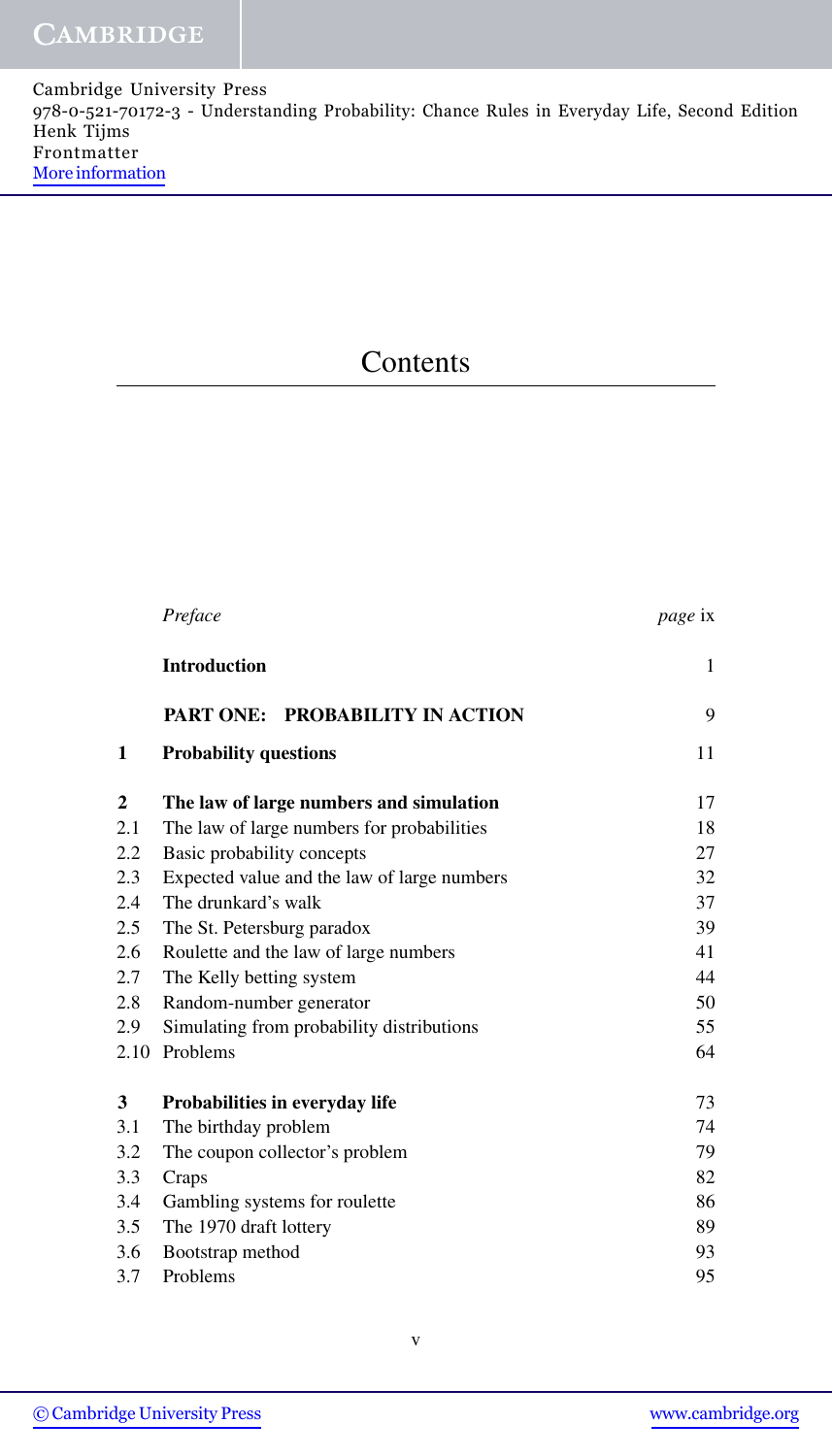| Cambridge University Press |                                                                                              |  |
|----------------------------|----------------------------------------------------------------------------------------------|--|
|                            | 978-0-521-70172-3 - Understanding Probability: Chance Rules in Everyday Life, Second Edition |  |
| Henk Tijms                 |                                                                                              |  |
| Frontmatter                |                                                                                              |  |
| More information           |                                                                                              |  |

| vi   | Contents                                             |     |
|------|------------------------------------------------------|-----|
|      |                                                      |     |
| 4    | <b>Rare events and lotteries</b>                     | 103 |
| 4.1  | The binomial distribution                            | 104 |
| 4.2  | The Poisson distribution                             | 108 |
| 4.3  | The hypergeometric distribution                      | 125 |
| 4.4  | Problems                                             | 134 |
| 5    | <b>Probability and statistics</b>                    | 141 |
| 5.1  | The normal curve                                     | 143 |
| 5.2  | The concept of standard deviation                    | 151 |
| 5.3  | The square-root law                                  | 159 |
| 5.4  | The central limit theorem                            | 160 |
| 5.5  | Graphical illustration of the central limit          |     |
|      | theorem                                              | 164 |
| 5.6  | Statistical applications                             | 166 |
| 5.7  | Confidence intervals for simulations                 | 170 |
| 5.8  | The central limit theorem and random walks           | 177 |
| 5.9  | Falsified data and Benford's law                     | 191 |
|      | 5.10 The normal distribution strikes again           | 196 |
| 5.11 | Statistics and probability theory                    | 197 |
|      | 5.12 Problems                                        | 200 |
| 6    | <b>Chance trees and Bayes' rule</b>                  | 206 |
| 6.1  | The Monty Hall dilemma                               | 207 |
| 6.2  | The test paradox                                     | 212 |
| 6.3  | Problems                                             | 217 |
|      | <b>PART TWO:</b><br><b>ESSENTIALS OF PROBABILITY</b> | 221 |
| 7    | <b>Foundations of probability theory</b>             | 223 |
| 7.1  | Probabilistic foundations                            | 223 |
| 7.2  | Compound chance experiments                          | 231 |
| 7.3  | Some basic rules                                     | 235 |
| 8    | <b>Conditional probability and Bayes</b>             | 243 |
| 8.1  | Conditional probability                              | 243 |
| 8.2  | Bayes' rule in odds form                             | 251 |
| 8.3  | Bayesian statistics                                  | 256 |
| 9    | <b>Basic rules for discrete random variables</b>     | 263 |
| 9.1  | Random variables                                     | 263 |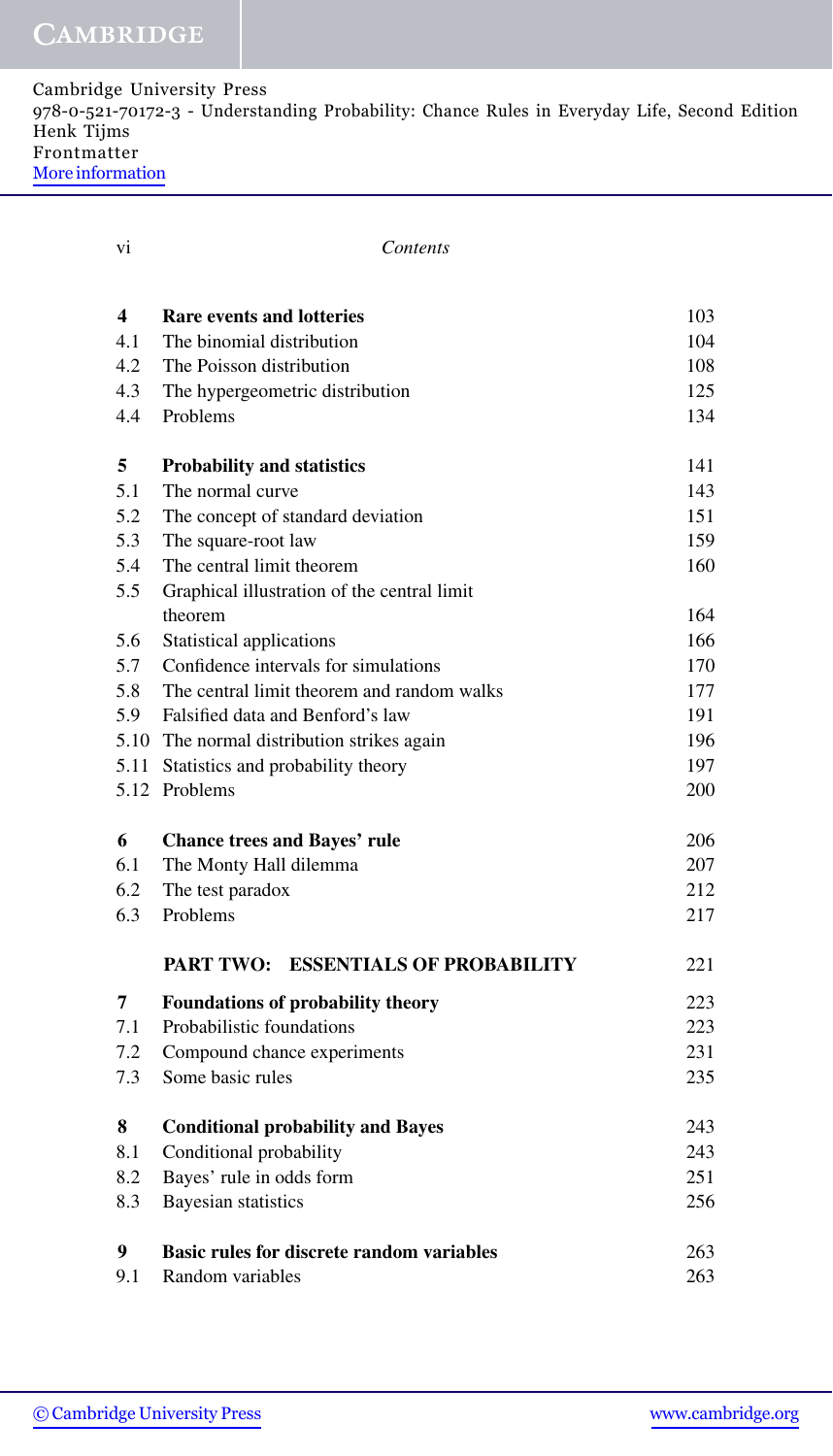| Cambridge University Press                                                                   |  |
|----------------------------------------------------------------------------------------------|--|
| 978-0-521-70172-3 - Understanding Probability: Chance Rules in Everyday Life, Second Edition |  |
| Henk Tijms                                                                                   |  |
| Frontmatter                                                                                  |  |
| More information                                                                             |  |

|                  | Contents                                    | vii |
|------------------|---------------------------------------------|-----|
| 9.2              | Expected value                              | 264 |
| 9.3              | Expected value of sums of random variables  | 268 |
| 9.4              | Substitution rule and variance              | 270 |
| 9.5              | Independence of random variables            | 275 |
| 9.6              | Special discrete distributions              | 279 |
| 10               | <b>Continuous random variables</b>          | 284 |
|                  | 10.1 Concept of probability density         | 285 |
|                  | 10.2 Important probability densities        | 296 |
|                  | 10.3 Transformation of random variables     | 308 |
|                  | 10.4 Failure rate function                  | 310 |
| 11               | Jointly distributed random variables        | 313 |
|                  | 11.1 Joint probability densities            | 313 |
|                  | 11.2 Marginal probability densities         | 319 |
|                  | 11.3 Transformation of random variables     | 323 |
|                  | 11.4 Covariance and correlation coefficient | 327 |
| 12 <sup>12</sup> | Multivariate normal distribution            | 331 |
|                  | 12.1 Bivariate normal distribution          | 331 |
|                  | 12.2 Multivariate normal distribution       | 339 |
|                  | 12.3 Multidimensional central limit theorem | 342 |
|                  | 12.4 The chi-square test                    | 348 |
| 13 <sup>7</sup>  | <b>Conditional distributions</b>            | 352 |
|                  | 13.1 Conditional probability densities      | 352 |
|                  | 13.2 Law of conditional probabilities       | 356 |
|                  | 13.3 Law of conditional expectations        | 361 |
| 14               | <b>Generating functions</b>                 | 367 |
| 14.1             | Generating functions                        | 367 |
|                  | 14.2 Moment-generating functions            | 374 |
| 15               | <b>Markov</b> chains                        | 385 |
| 15.1             | Markov model                                | 386 |
|                  | 15.2 Transient analysis of Markov chains    | 394 |
| 15.3             | Absorbing Markov chains                     | 398 |
|                  | 15.4 Long-run analysis of Markov chains     | 404 |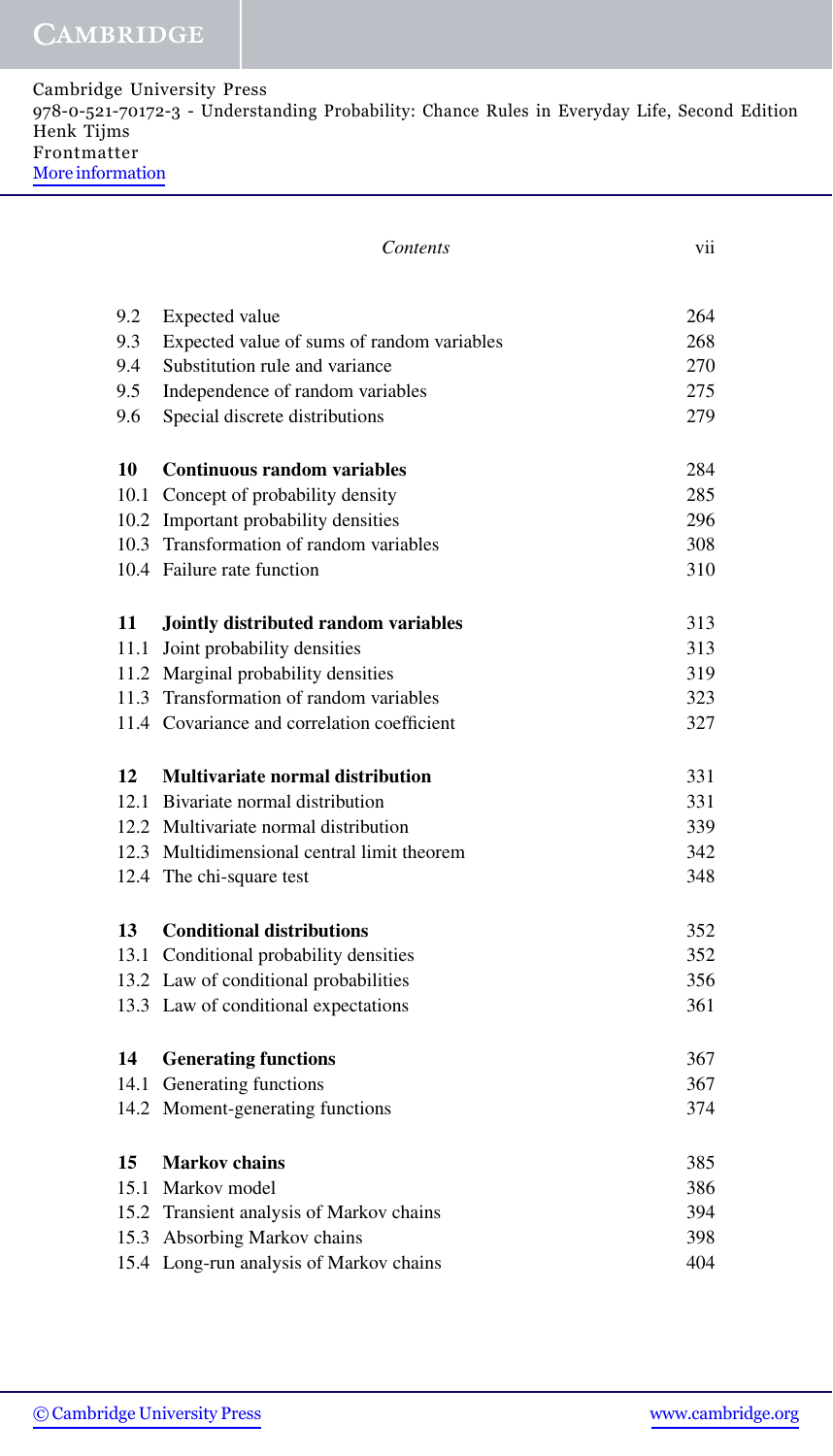| Cambridge University Press                                                                   |  |
|----------------------------------------------------------------------------------------------|--|
| 978-0-521-70172-3 - Understanding Probability: Chance Rules in Everyday Life, Second Edition |  |
| Henk Tijms                                                                                   |  |
| Frontmatter                                                                                  |  |
| More information                                                                             |  |

### viii *Contents*

| Appendix Counting methods and $e^x$ | 415 |
|-------------------------------------|-----|
| Recommended reading                 | 421 |
| Answers to odd-numbered problems    | 422 |
| <i>Bibliography</i>                 | 437 |
| <i>Index</i>                        | 439 |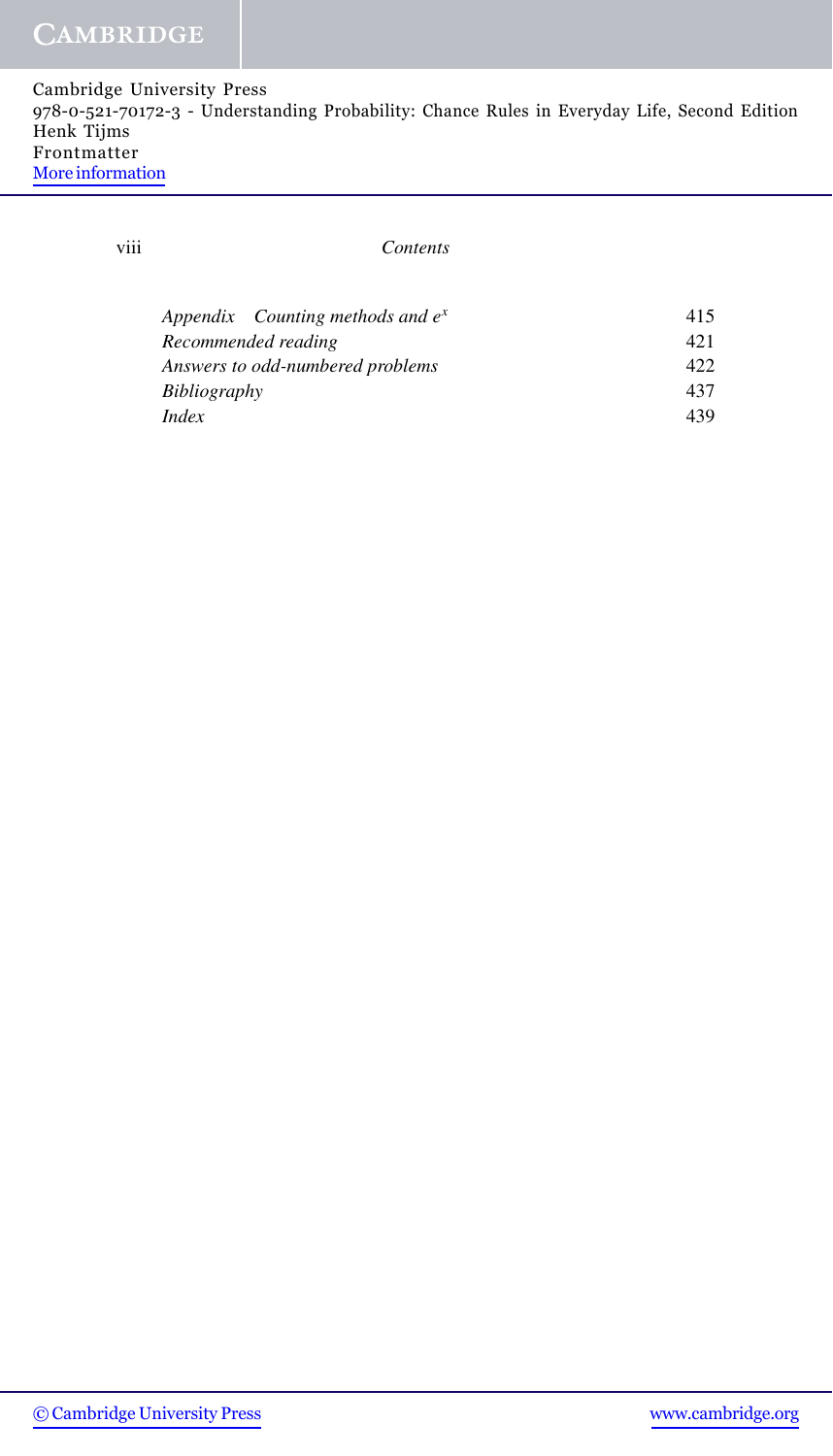## Preface

When I was a student, a class in topology made a great impression on me. The teacher asked me and my classmates not to take notes during the first hour of his lectures. In that hour, he explained ideas and concepts from topology in a nonrigorous, intuitive way. All we had to do was listen in order to grasp the concepts being introduced. In the second hour of the lecture, the material from the first hour was treated in a mathematically rigorous way and the students were allowed to take notes. I learned a lot from this approach of interweaving intuition and formal mathematics.

This book, about probability as it applies to our daily lives, is written very much in the same spirit. It introduces the reader to the world of probability in an informal way. It is not written in a theorem-proof style. Instead, it aims to teach the novice the concepts of probability through the use of motivating and insightful examples. In the book, no mathematics are introduced without specific examples and applications to motivate the theory. Instruction is driven by the need to answer questions about probability problems that are drawn from real-world contexts. Most of the book can easily be read by anyone who is not put off by a few numbers and some high school algebra. The informal yet precise style of the book makes it suited for classroom use, particularly when more self-activation is required from students. The book is organized into chapters that may be understood if read in a nonlinear order. The concepts and the ideas are laid out in the first part of the book, while the second part covers the mathematical background. In the second part of the book, I have chosen to give a short account of the mathematics of the subject by highlighting the essentials in about 200 pages, which I believe better contributes to the understanding of the student than a diffuse account of many more pages. The book can be used for a one-quarter or one-semester course in a wide range of disciplines ranging from social sciences to engineering. Also, it is an ideal book to use as a supplementary text in more mathematical treatments of probability.